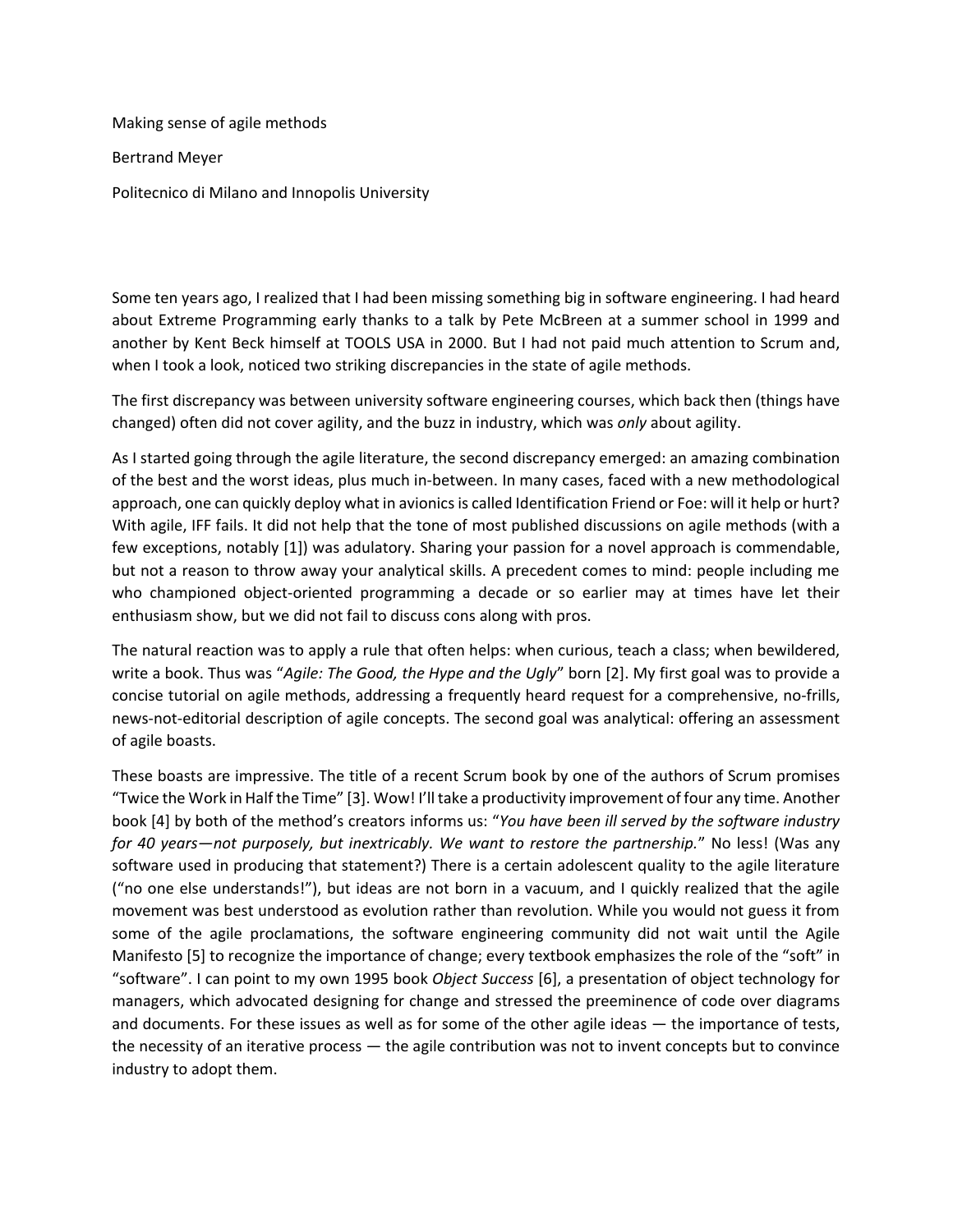In looking at matterssuch as the support for requirements change, I encountered yet another discrepancy: between good intentions and concrete advice. It is great for the Agile Manifesto to "welcome change", but producing changeable software is a technical issue, not a moral one. It is hard to reconcile such lofty goals with the deprecation of software techniques that actually support change: information hiding, deemed ineffective in [\[7\]](#page-3-5), and design for extension and reuse, pooh-poohed in [\[8\]](#page-4-0) (full citations in [\[2\]](#page-3-6), sections 4.4.4 and 4.4.5).

There are more eyebrow-raising agile pronouncements, but we should not let them obscure the major contributions of the agile school. After all, marketing buzz goes only so far; developers and managers, mostly driven by pragmatic considerations, have not embraced agile ideas ― more accurately, *some* agile ideas ― without good reasons. (For my part, I would not have spent the better part of four years reading more or less the entire agile literature, practicing agile methods and qualifying as a proud Certified Scrum Master, if I thought the approach was worthless.) But one needs a constantly alert IFF to sort out the best and worst agile ideas.

The final chapter of [\[2](#page-3-6)] summarizes that analysis of "the good, the hype and the ugly", with "good" augmented by a subcategory of the truly "brilliant". Here are a few significant examples in each category.

Let us start with the "hype", which can also be called "the indifferent": ideas that have been oversold even though their impact is modest. An example is pair programming, the practice of developing software in groups of two people, one at the keyboard and one standing by, speaking out their thought processes to each other. The XP method (Extreme Programming) prescribes pair programming as the standard practice. One of the uses of pair programming is as a source of publications: you can measure and compare the outcome (development time, number of bugs) of two groups working on the same topic, one with pair programming and the other using traditional techniques. Such studies are relatively easy to conduct in a university environment, on student projects in a software engineering course. There are many of them, which do not show any significant advantage or disadvantage of pair programming against other techniques such as code inspection (see for example [\[9\]](#page-4-1)). The truth is that pair programming is an interesting practice, to be used on occasion, typically for a tricky part of the development requiring competence from two different areas; but there is no reason to impose it as the sole mode of development. It is also easy to misuse by confusing it with mentoring, an entirely different idea.

Other examples of the "indifferent" kind of agile advice include the role of open spaces (while office layout deserves attention, some of the best software was developed in garages), self-organizing teams (different projects and different contexts will require different project management modes), and the charming invention of "planning poker".

More worrying are the agile recommendations that fall into "the Ugly". Perhaps the most damaging is the widespread rejection of "Big Upfront Everything": upfront requirements, upfront design; for a typical example, see [\[10\]](#page-4-2). The rationale is understandable: some projects spend too much time in general preliminary discussions, a phenomenon known as "*analysis paralysis*", and we should strive to start some actual coding early. It does not justify swinging the pendulum to the other extreme. No serious engineering process can skip an initial step of careful planning. It is good to put limits on it, but irresponsible to remove it. The project failures that I tend to see nowadays in my role as a consultant (or project rescuer) are often due to an application of this agile rule; we don't need no stinkin' requirements phase, we are agile, let's just produce user stories and implement them as we go. A sure way to disaster.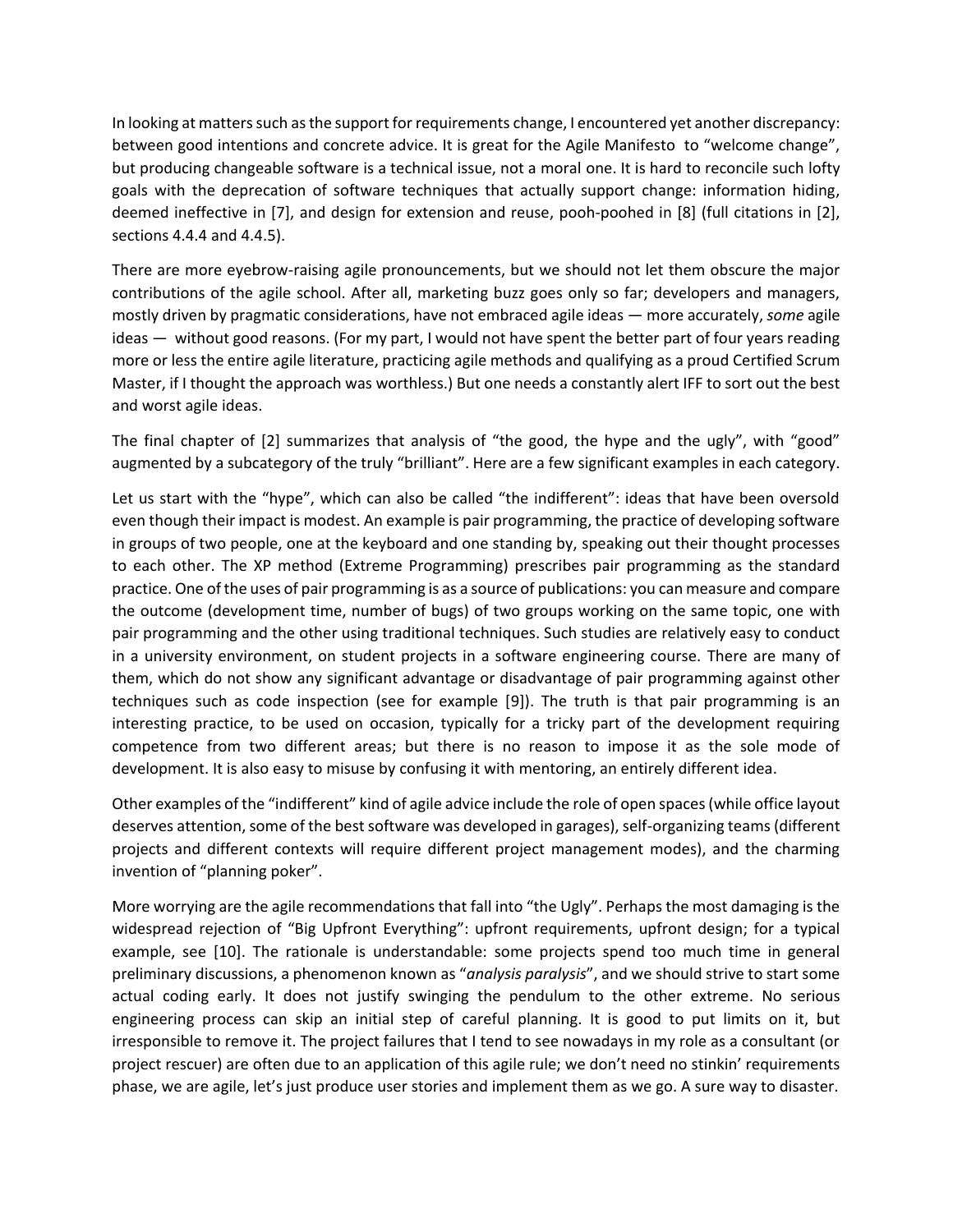User stories themselves also fall into the Ugly category. More precisely, user stories are a good way to *validate* requirements, by making sure these requirements handle common-sense scenarios of user interaction. But they are not a sufficient basis to specify requirements. A user story describes one case; piling up case over case does not give you a specification. What it will give you, in fact, is a system that will handle the user stories — the exactly planned scenarios — and possibly nothing else. In [\[2\]](#page-3-6) I cite at length the work of Pamela Zave from AT&T [\[11\]](#page-4-3), who has for decades studied feature-based design of telecommunication systems. The problem with individual features is that they interact with each other. Such interactions, often subtle, doom any method that tells you to build a system by just implementing feature after feature. Everything will look fine until you suddenly discover that the next user story conflicts with previously implemented ones, and you have to go back and rethink everything. While no universally accepted solution exists to the question of how best to write requirements, object-oriented analysis, which looks past individual scenarios to uncover the underlying *data* abstractions (see chapter 27 of [\[12\]](#page-4-4)) is a good start.

Rejections of upfront tasks and reliance on user stories for requirements are examples of the harmful advice that you will find proffered ―sometimes in the same breath as completely reasonable ideas ― in agile texts. As I come to the Good and the Brilliant it is useful to include an example of a technique that, depending on how you use it, qualifies as part of either the worst or the best. I mentioned that, at the beginning of the last decade, agile methods had found their way into industry but not academia. Students learn their trade not just from courses but also from summer internships in industry. In one of my first classes as a newly minted professor in 2002, I gave a lecture on software design; a third-year student came to me afterwards and asked why I was still teaching such nonsense: everyone knows, he said, that nowadays no one does design; we just produce "the simplest thing that can possibly work" and then *refactor*. I was stunned (not having realized how far XP ideas had percolated). He was wrong: no magic process can, through refactoring, turn bad design into good. Refactoring junk yields junk. Understood this way, refactoring would fall into the Ugly category. And yet refactoring also belongs to the Good by teaching us the lesson that we should never be content with a first software version simply because it works. Instead, we should apply the systematic habit of questioning our designs and looking into what could be done better. In other words, whatever my student thought, the right approach is to work hard, upfront, on producing a good design ― *and* later on to refactor it.

Some other positive contributions of agile methods are for everyone to see, since agile ideas have already exerted a major influence on the practice of software development. Most visibly, no project in its right mind would today go into the scheme (which looks crazy, but not so long ago was the norm) of splitting the task into large chunks leading to separate subprojects, and trying to reconcile them months down the road. The splitting is easy; it is the reconciliation that can be a nightmare. Divergent assumptions, often implicit, preside over the design of the various components and propagate into the depths of each of them, rendering them incompatible. The only remedy is to catch such divergence right away. While iterative development is not an agile invention, agile made it the default, and particularly promoted the use of *short* iterations. ("*Short*" has evolved to mean increasingly shorter. Just a few years ago, promoting six-week sprints sounded audacious. Today we are hearing about one-week or sometimes one-day sprints. This is not even taking into account the spread of "DevOps" processes with their rapid fine-grain interleaving of development, testing and deployment.) Continuous integration and continuous testing are natural complements to this core idea. These and a number of other agile precepts are truly Good.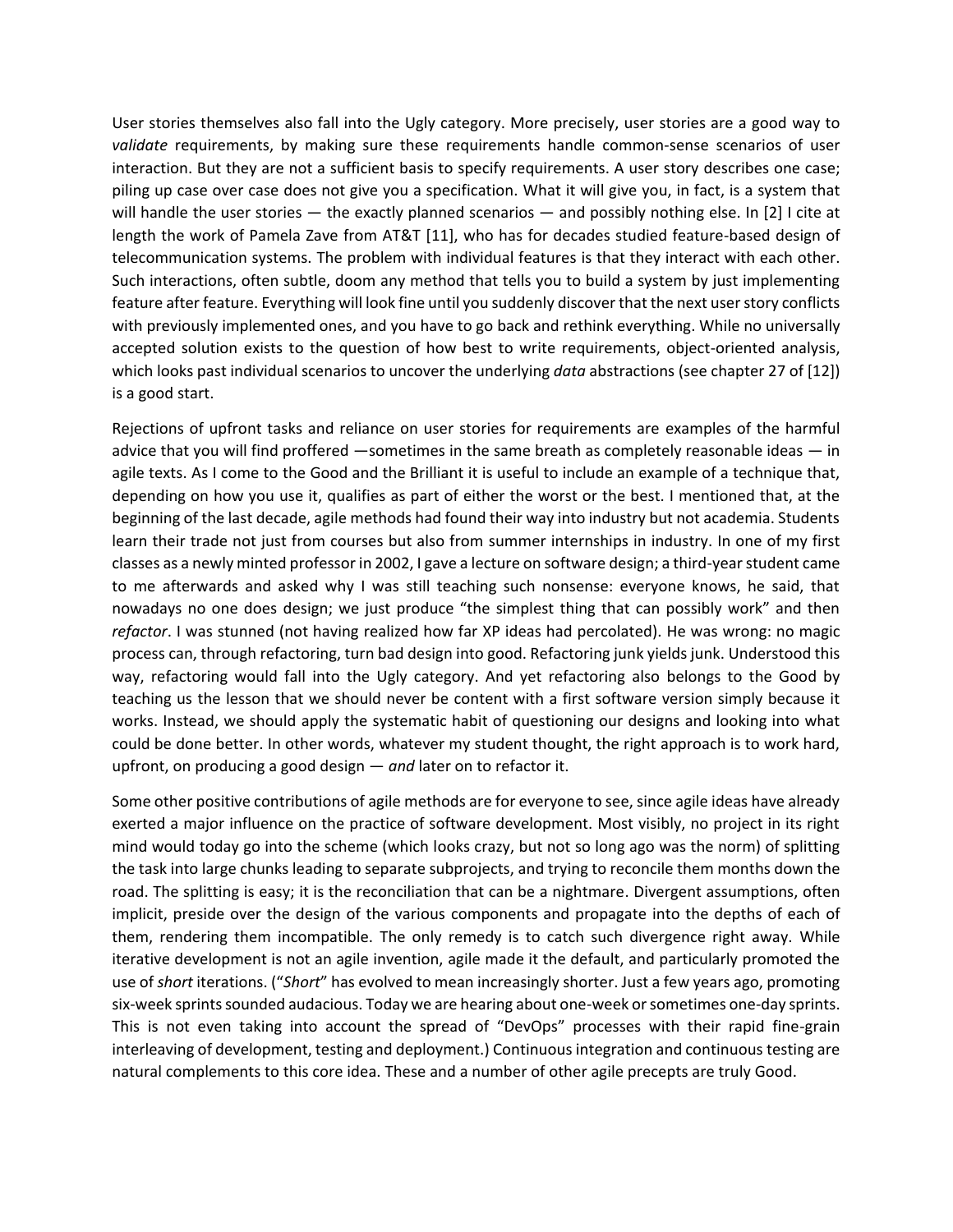I mentioned that some of the Good deserves an upgrade to Brilliant. Let me bring up just two examples. Both are ideas that figure in the agile literature, although with less emphasis than others which, to me at least, are less significant. The first deserves a substantial discussion but I will just state it: no branching. Repeat after me: *branching is evil*. The second appears in Scrum texts but without a name; I call it the Closed-Window Rule. It states that the list of tasks for an iteration ― a "sprint", which, as noted, is short ― the list of tasks for that iteration cannot grow. It does not matter who requests an addition: queen, hero or laborer, everyone will be told "no". The proposed functionality will have to wait until the next sprint. There is an escape mechanism (an "exception" in programming language terms): if the addition is truly essential, you can cancel the sprint and start afresh. This possibility will address truly urgent cases, but is so extreme as to be used only rarely. The beauty of the Closed-Window Rule is that it brings stability to software projects, preventing the constant influx of supposedly good ideas that disrupt the development. Some of those may not look *so* good when you wake up sober the next morning; the Closed-Window Rule fosters a process of attrition and selection in which only the fittest ideas survive. These survivors will not have that long to wait: the rule would be unworkable with the long steps of old-style project development, but with a typical one-month sprint the average delay will be two weeks, during which the ideas will get the opportunity to mature. Few suggestions of added functionality are so critical that they cannot wait two weeks.

Benefitting from agile methods is a matter of spotting and rejecting the Ugly, ignoring the Hype, and taking advantage of the Good and Brilliant. Industry, which usually has its feet solidly in the ground, understood this situation early: despite the absolutist claims of some agile proponents (adopt every single one of my precepts, or else…), every project that I have seen embraces a subset of the chosen method's ideas, rejecting those that do not fit its culture or its needs. Agile methods are not a panacea, and, like most human endeavors, have their dark side, which has not prevented them from improving the practice of software development in very concrete ways. They do not, however, invalidate the knowledge of software engineering accumulated over the preceding decades. Some of their beneficial insights contradict specific elements of this traditional wisdom, but for the most part they complement and expand it.

Agile is not a negation of what came before. It is one more brick in the patient construction of the modern software engineering edifice.

## References

- <span id="page-3-0"></span>1. Barry Boehm and Richard Turner: *Balancing Agility and Discipline: A Guide for the Perplexed*, Addison-Wesley, 2003.
- <span id="page-3-6"></span>2. Bertrand Meyer: *Agile: The Good, the Hype and the Ugly*, Springer, 2014. Also note the EdX online course (MOOC) "Agile Software Development" at [www.edx.org/course/agile-software](http://www.edx.org/course/agile-software-development-ethx-asd-1x-0)[development-ethx-asd-1x-0.](http://www.edx.org/course/agile-software-development-ethx-asd-1x-0)
- <span id="page-3-1"></span>3. Jeff Sutherland: *Scrum: The Art of Doing Twice the Work in Half the Time, Random House*, 2015.
- <span id="page-3-2"></span>4. Ken Schwaber and Jeff Sutherland: *Software in 30 Days: How Agile Managers Beat the Odds, Delight Their Customers, And Leave Competitors In the Dust*, Wiley, 2012.
- <span id="page-3-3"></span>5. Agile Manifesto, at [agilemanifesto.org.](http://agilemanifesto.org/)
- <span id="page-3-4"></span>6. Bertrand Meyer: *Object Success: A Manager's Guide to Object-orientation, Its Impact on the Corporation and Its Use for Reengineering the Software Process*, Prentice Hall, 1995.
- <span id="page-3-5"></span>7. Mary and Tom Poppendieck: *Leading Lean Software Development*, Addison-Wesley, 2010.